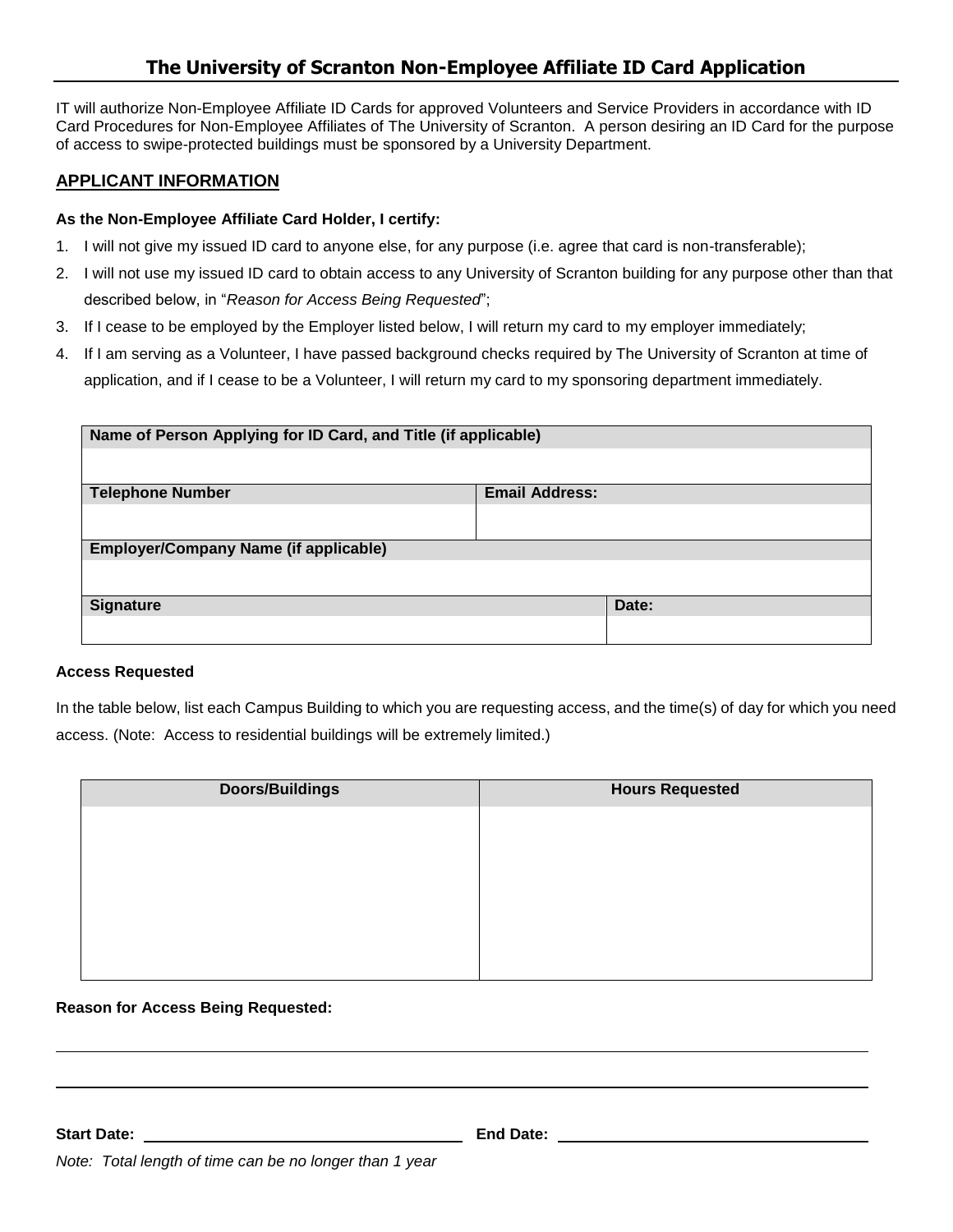### **COMPLIANCE OF THE PARTIES**

This Agreement is effective upon signatory approval from the parties and will remain effective for 12 months from the date of approval, or the End Date specified above, whichever comes first**.**

#### **As a University Departmental Point of Contact I certify:**

- 1. The applicant needs access to the buildings listed above, at the times of day specified, for the length of time specified, for the reason described above, in "*Reason for Access Being Requested*.";
- 2. During the term of this agreement, as specified above in "*Start and End Dates For Which Access is Needed* ", I will notify the Technology Support Center (TSC) immediately if contacted by the Service Provider that the card holder is no longer employed, so that TSC may revoke the card's access;
- 3. If the card holder is a Volunteer, and ceases to provide volunteer services during the dates specified in "*Start and End Dates for Which Access is Needed*", I will collect the ID card, and return it to the Technology Support Center (TSC) immediately for revocation of the access on the card.

| Name and Title of University Point of Contact |                         |  |
|-----------------------------------------------|-------------------------|--|
|                                               |                         |  |
| <b>Department Name</b>                        | <b>Telephone Number</b> |  |
|                                               |                         |  |
| <b>Signature</b>                              | Date:                   |  |
|                                               |                         |  |

| Name and Title of Academic Dean and/or Administrative Division Head |       |
|---------------------------------------------------------------------|-------|
|                                                                     |       |
| Signature                                                           | Date: |
|                                                                     |       |

4. *The following is required for Volunteers:* The Volunteer has gone to Human Resources, completed the background check process, and has been cleared to start:

| Name and Title of Human Resources Representative |       |
|--------------------------------------------------|-------|
|                                                  |       |
| Signature                                        | Date: |
|                                                  |       |